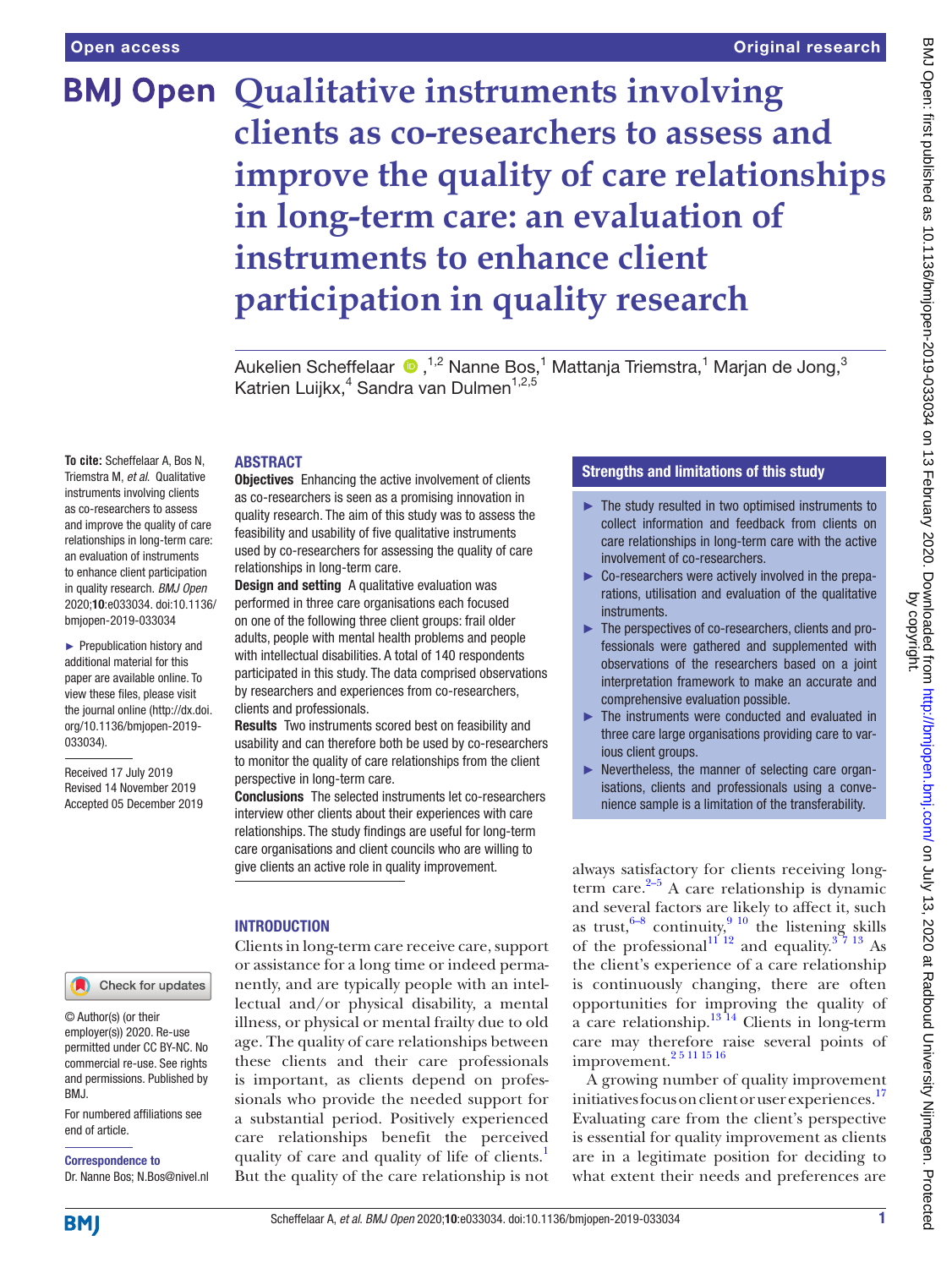being met. $^{18}$  A promising way of including the clients' perspective in quality improvement is through their active involvement in quality improvement processes. Participatory research methods are useful in identifying improvement areas from real-life client experiences and fostering a sense of partnership between the client inter-viewers and clients as respondents.<sup>[19](#page-12-9)</sup> Client involvement is seen as essential for improving the quality of care and changes the substantive outcomes.[18 20](#page-12-8) As users of services themselves and because of their own experiential knowledge, clients may find it easier to interpret comments from other clients and extract the most relevant themes from a unique 'insider' perspective.<sup>21</sup> When participating clients are positioned at the interface between clients and professionals, they also may offer a genuine client perspective for understanding the data collected. $22$  Client involvement in quality improvement can thus lead to useful areas to work on, empowerment of the clients involved and an open climate in care organisations letting clients express their preferences.<sup>23</sup> Nevertheless, the involvement of clients as co-researchers in quality improvement still remains rather rare, due to a lack of experience with client participation. $^{21}$  No qualitative instruments have yet been developed that clients can easily implement themselves. Giving clients an active role in the application of generic quality instruments will increase their influence on healthcare in general and is likely to benefit quality improvement from a client perspective.

Qualitative research provides rich and meaningful information about client experiences and enables exploring and understanding their views. $^{24}$  $^{24}$  $^{24}$  As a specific qualitative research approach, qualitative descriptions of the experiences and perceptions of clients are an accessible and valuable source to help professionals reflect on their actions and behaviour, as well as often providing an immediate picture of areas for improvement.<sup>[25](#page-12-14)</sup> Qualitative research also lets professionals complement their own perceptions with those of clients $26$  and may derive a deeper understanding of the clients' perceptions and corresponding meanings by offering concrete and detailed examples.<sup>1927–29</sup> Common qualitative approaches include narrative research focusing on life experiences of individuals, phenomenology focusing on subjective experiences and interpretations, case studies in which a particular case is studied, and participant observation.<sup>[24](#page-12-13)</sup> Care organisations that rely solely on large-scale survey data may overlook important nuances in how individual clients experience care. $25$  Professionals have suggested that quality improvement needs to give useful directions for reflecting on their own practice and actions.<sup>30</sup> Qualitative research is therefore useful for professionals in helping them become more aware of the perspective of a client and attuning them to the needs of individual clients.<sup>[31](#page-12-17)</sup>

Until now, qualitative instruments for improving the quality of care relationships have been developed and used solely for specific client groups and care settings. Recently, however, two studies showed that the quality of BMJ Open: first published as 10.1136/bmjopen-2019-033034 on 13 February 2020. Downloaded from http://bmjopen.bmj.com/ on July 13, 2020 at Radboud University Nijmegen. Protected<br>by copyright published as 10.1136/bmjopen-201 BMJ Open: first published as 10.1136/bmjopen-2019-033034 on 13 February 2020. Downloaded from <http://bmjopen.bmj.com/> on July 13, 2020 at Radboud University Nijmegen. Protected by copyright.

the care relationship between clients and professionals is influenced mainly by generic determinants that are broadly applicable to multiple client groups in long-term care.<sup>32</sup> 33 These recent findings suggest that generic qualitative instruments for measuring the quality of care relationships may serve the various client groups and settings in long-term care well. Using a generic instrument may potentially facilitate the exchange of quality improvement information between care settings and encourage reflection and learning among care professionals serving various client groups.

This study examines the feasibility and usability of qualitative instruments with the aim of finding the qualitative instruments that can be used by co-researchers for measuring the quality of care relationships in various long-term care settings. The instruments will be evaluated across the three main client groups in long-term care: physically or mentally frail older adults (OA), people with mental health problems (MH) and people with intellectual disabilities (ID). The term 'co-researchers' was chosen for those clients using the instruments, to emphasise the joint collaborative research process and active role. In this study, we evaluate existing qualitative instruments that have been adjusted to measure the quality of care relationships with co-researchers among long-term care client groups. As the feasibility and usability of the qualitative instruments depends on the interplay of several factors and actors involved, the process of evaluation includes the perspectives of all actors (ie, clients, co-researchers and professionals) to determine which of the qualitative instruments work best, how and when (under what conditions and for whom). $3435$  The most feasible and useful instruments can be used by clients involved as co-researchers in long-term care, permitting clients themselves to take an active position in monitoring the quality of care relationships and giving professionals an overview of improvement areas as seen from the client perspective.

# **METHODS**

This study concerns a process evaluation aiming to evaluate the feasibility and usability of five qualitative instruments that can be used by co-researchers to assess and improve the quality of care relationships in long-term care. [36](#page-13-1) A process evaluation describing the implementation process and the context is useful for indicating whether the interventions were performed as planned, by assessing the experiences of the researchers and co-researchers, clients and care professionals involved.<sup>37</sup> Co-researchers implemented the instruments, independently or with assistance of a supporting interviewer. The five instruments were first tested and evaluated for the selected client-group. The instruments that scored highest were then cross-tested in the other two client groups in a smaller sample to investigate whether these instruments could be used in the other two client groups as well. See for more information the original study protocol.<sup>[38](#page-13-3)</sup>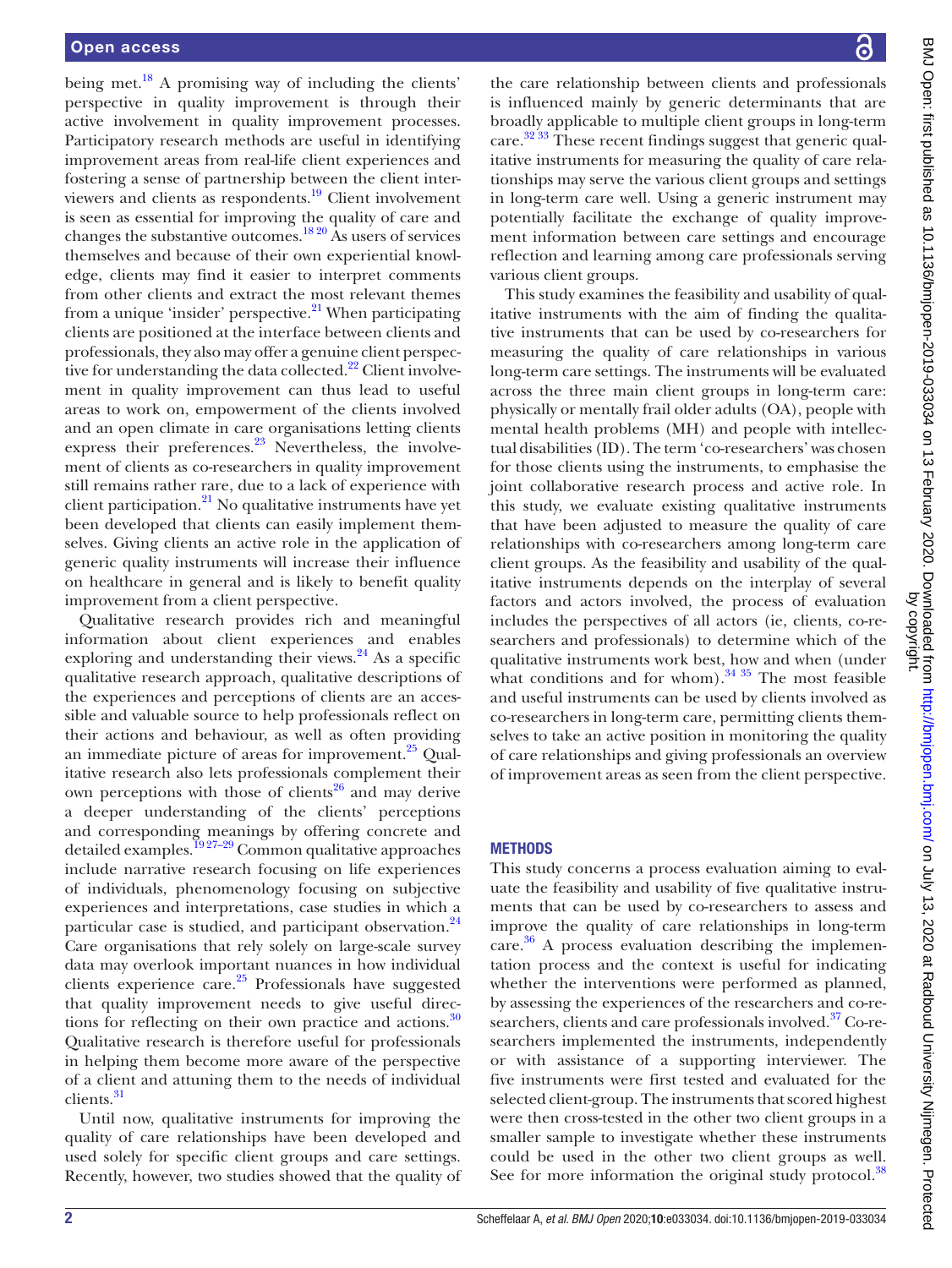This article is specifically focused on the feasibility and usability of the evaluated qualitative instruments.

#### Study design and setting

Data were collected between March and November 2018 in three large long-term care organisations in the Netherlands selected by a convenience sampling technique. To make sure a diverse group of clients would be included, care organisations were selected that provide care to large client populations with a diversity of recurring care needs, that deliver both inpatient and outpatient care and that comprise multiple locations.<sup>38</sup> The participating organisation for mental healthcare (MH) treats about 30000 clients with long-term psychological and/or addiction problems annually. This care organisation has 58 locations in the urban area around Amsterdam, including 12 clinics for both inpatient and outpatient care, and 3500 employees. The care organisation for physically and mentally frail OA provides home care and residential care at 35 locations in the province of Noord-Brabant (a rural area in the Netherlands) for about 9900 unique clients per year, of which 40% receive inpatient care and 65% outpatient support (eg, cleaning, home care, day care and case management). The care organisation providing care for people with an ID assists 2375 clients a year spread over 100 locations in the south-east of Noord-Brabant. The support provided covers a wide range of care, from 24/7 intensive care to occasional support (eg, for living, working, leisure time or day care).

# Patient and public involvement

The co-researchers of the research teams were actively involved in the preparations, utilisation and evaluation of the qualitative instruments. The qualitative instruments were implemented by five to six co-researchers from each client group; their experiences were an important part of the evaluation. Three research teams were formed with co-researchers and researchers from every client group. Co-researchers were current or former clients of the care organisation in which the research took place. All were adults with a fairly stable health status, able to travel short

distances, able to hold a conversation, read and write at a basic level, and open to experiences different from their own. Co-researchers had different educational and socio-economic backgrounds, including more practical focused occupations such as a butcher and a cashier in a super market and persons who did not have a paid occupation. Co-researchers were given training in interviewing techniques that was tuned to the needs and wishes of the co-researchers. Regarding the preparations, the research team, including co-researchers and two researchers (AS and NB or AB), discussed and adjusted the care relationship questions that were based on an earlier study and carried out preparatory activities such as setting up the invitations for respondents. Each co-researcher participated in a training on the interviewing techniques and structure of one type of qualitative instrument. Appointments for interviews and focus groups were made by the researcher and the co-researchers started interviewing respondents in the predesigned way. Some fundamental support with interviewing or reporting was arranged if necessary, particularly for the co-researchers of the ID and OA teams. These co-researchers preferred to interview clients with the help of a supporting interviewer or an experienced co-researcher from the mental health team. The research team gathered at work meetings to share initial experiences about interviewing and cooperation. In later work meetings, interview results, the summary of findings and the final evaluation of instruments were discussed and evaluated. For the analysis of the results, co-researchers were expected to share their experiences, give advice and participate in the discussions of the work meetings. Results were summarised by the team and communicated to the respondents to provide them with general information on the study findings.<sup>[39](#page-13-8)</sup>

#### Qualitative instruments

Five qualitative instruments were evaluated in this study to assess whether they are useful for evaluating the quality of individual care relationships between a client and a professional in long-term care (see [table](#page-2-0) 1 and [online](https://dx.doi.org/10.1136/bmjopen-2019-033034) 

<span id="page-2-0"></span>

| Descriptive information about the qualitative instruments<br>Table 1 |                                                                 |                                                                                                                                                                                                            |  |  |  |  |
|----------------------------------------------------------------------|-----------------------------------------------------------------|------------------------------------------------------------------------------------------------------------------------------------------------------------------------------------------------------------|--|--|--|--|
| Name of instrument                                                   | <b>Research methods</b>                                         | <b>Measurement results</b>                                                                                                                                                                                 |  |  |  |  |
| Am I satisfied?<br>$50 - 52$                                         | Open interview combined with<br>general ratings (Likert scores) | Individual feedback on the care relationship for a specific<br>professional, including individual scores for one professional.<br>Professionals discuss their new insights in a team reflection<br>meeting |  |  |  |  |
| Clients about quality<br>51 53 54                                    | (a) Semi-structured interviews and (b)<br>mirroring focus group | Individual feedback on the care relationship for a specific<br>professional; scores and supportive information                                                                                             |  |  |  |  |
| <b>WIEK</b> interview<br>55                                          | Open interview                                                  | Individual feedback on the care relationship for a specific<br>professional                                                                                                                                |  |  |  |  |
| Feedback consultation                                                | (a) Focus group and (b) follow-up<br>meeting (1 month later)    | Feedback consultation, resulting in two formulated action<br>points for the ward                                                                                                                           |  |  |  |  |
| Participatory narrative<br>inquiry                                   | (a) Narrative interview and (b)<br>storytelling meeting         | Anonymous stories used in a meeting with a group of<br>professionals, co-researchers and the client council to<br>identify areas for improvement                                                           |  |  |  |  |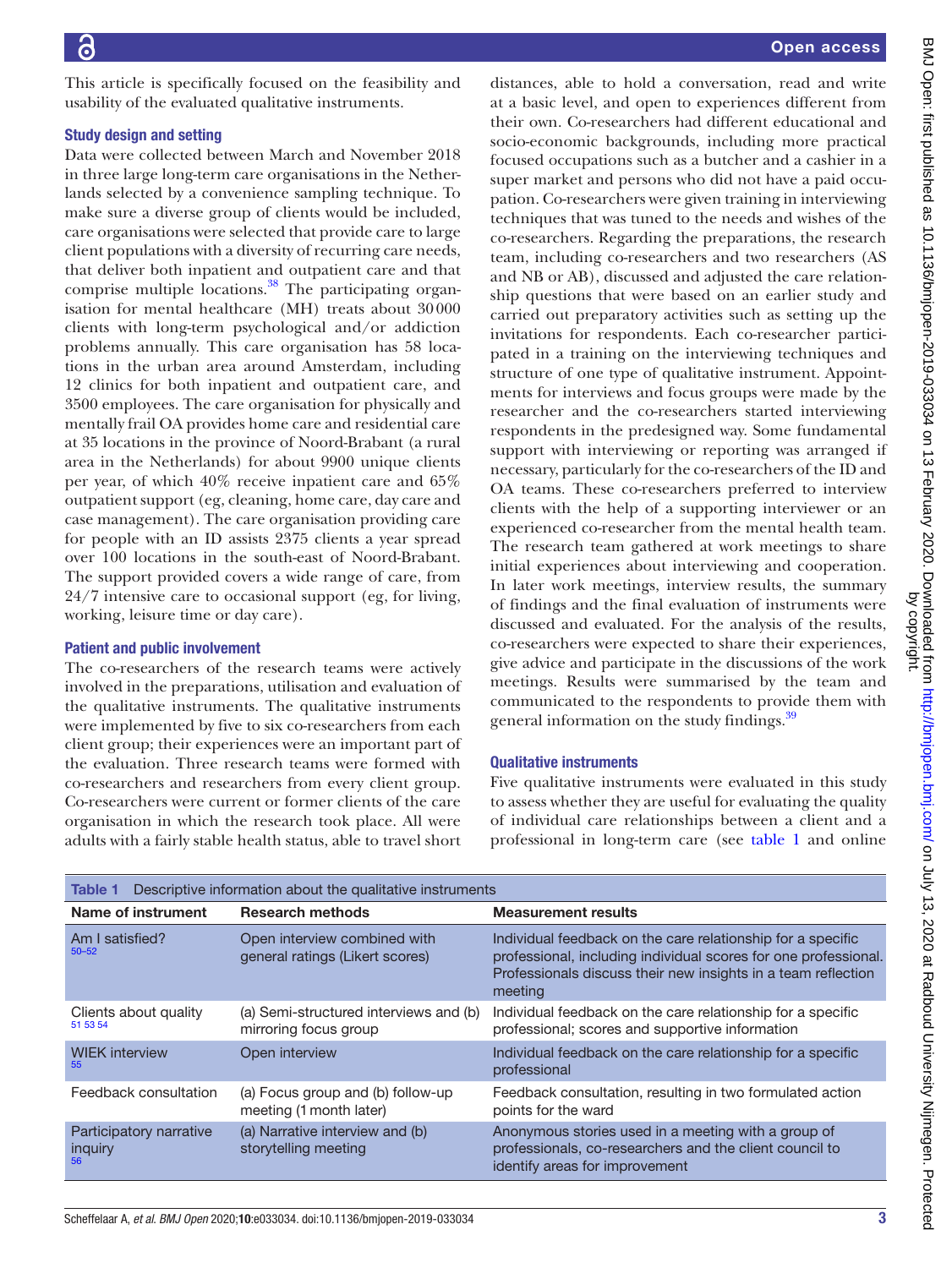[supplementary appendix 1](https://dx.doi.org/10.1136/bmjopen-2019-033034) for a more detailed description of the instruments). The WIEK instrument was selected and evaluated for two client groups. The qualitative instruments were selected out of a total of 23 qualitative instruments inventoried by several stakeholders of the sectors using a Delphi method (see [online supple](https://dx.doi.org/10.1136/bmjopen-2019-033034)[mentary appendix 2](https://dx.doi.org/10.1136/bmjopen-2019-033034) for all inventoried qualitative instruments).<sup>38 40 41</sup> Stakeholders included representatives of care providers and branch organisations, co-researchers, client or client council organisations with a nationwide scope and care organisations. These stakeholders assessed the available qualitative instruments on several criteria: corroboration, providing recommendations for improving a care relationship, clarity and structure, applicability of instruments in various client groups, validity and reliability, and the extent to which clients are or could be actively involved in implementing the instruments.

Each of the qualitative instruments has its own unique properties and its own unique qualitative approach. Each instrument is characterised by a specific qualitative method of data collection (ie, open or semistructured interviews or narratives), the number and type of respondents (clients, family members, care professionals) present at the interviews, a specific person in charge of data collection (co-researcher, care professional, independent interviewer) and documentation. In two qualitative instruments, data were collected through open interviews with one client each time. One qualitative instrument concerns focus groups with clients, professionals and the manager of a ward, followed by follow-up meetings after 1month. Two qualitative instruments include multiple methods, including individual interviews with clients and a focus group. Three instruments provide improvement information for individual care relationships, while the results of other instruments can be used for improvement opportunities at a more aggregated group level (ie, team, ward or organisation level). For some instruments,

the co-researchers were also involved in converting the results into recommendations for quality improvement.

The five qualitative instruments selected were already being applied in some care organisations, but they were initially aimed at measuring the quality of life or quality of care more generally. The instruments needed some adaptations to correspond to the purpose of the current study, that is, to provide a picture of the quality of the care relationship as experienced from a client perspective. The questions in each instrument were narrowed down to determinants of the quality of a care relationship based on the earlier findings of a systematic review and qualitative research.<sup>32</sup> 33 Some instruments were modified in advance to allow client participation by co-researchers using the instrument. See for a more specified description of the adjustments of each instrument [online supple](https://dx.doi.org/10.1136/bmjopen-2019-033034)[mentary appendix 1](https://dx.doi.org/10.1136/bmjopen-2019-033034).

#### Evaluation of the instruments

The evaluation concerned two phases, as shown in [figure](#page-3-0) 1. The first phase concerns the evaluation of two instruments per client group, for which the instruments were originally chosen in a Delphi study. In the second phase, the instruments that scored best were cross-tested in the other two client groups to examine whether these instruments could be used in the other two client groups as well.

The qualitative instruments were evaluated on two core aspects: feasibility of the instrument and usability of the instrument outcomes.

- *Feasibility* concerns whether or not those involved (co-researcher, respondent and care professional) can use the instrument appropriately. Two main topics were addressed regarding feasibility:
	- Is it possible for co-researchers, clients and professionals to perform the intended roles? Are



<span id="page-3-0"></span>Figure 1 Evaluation phases of the instruments.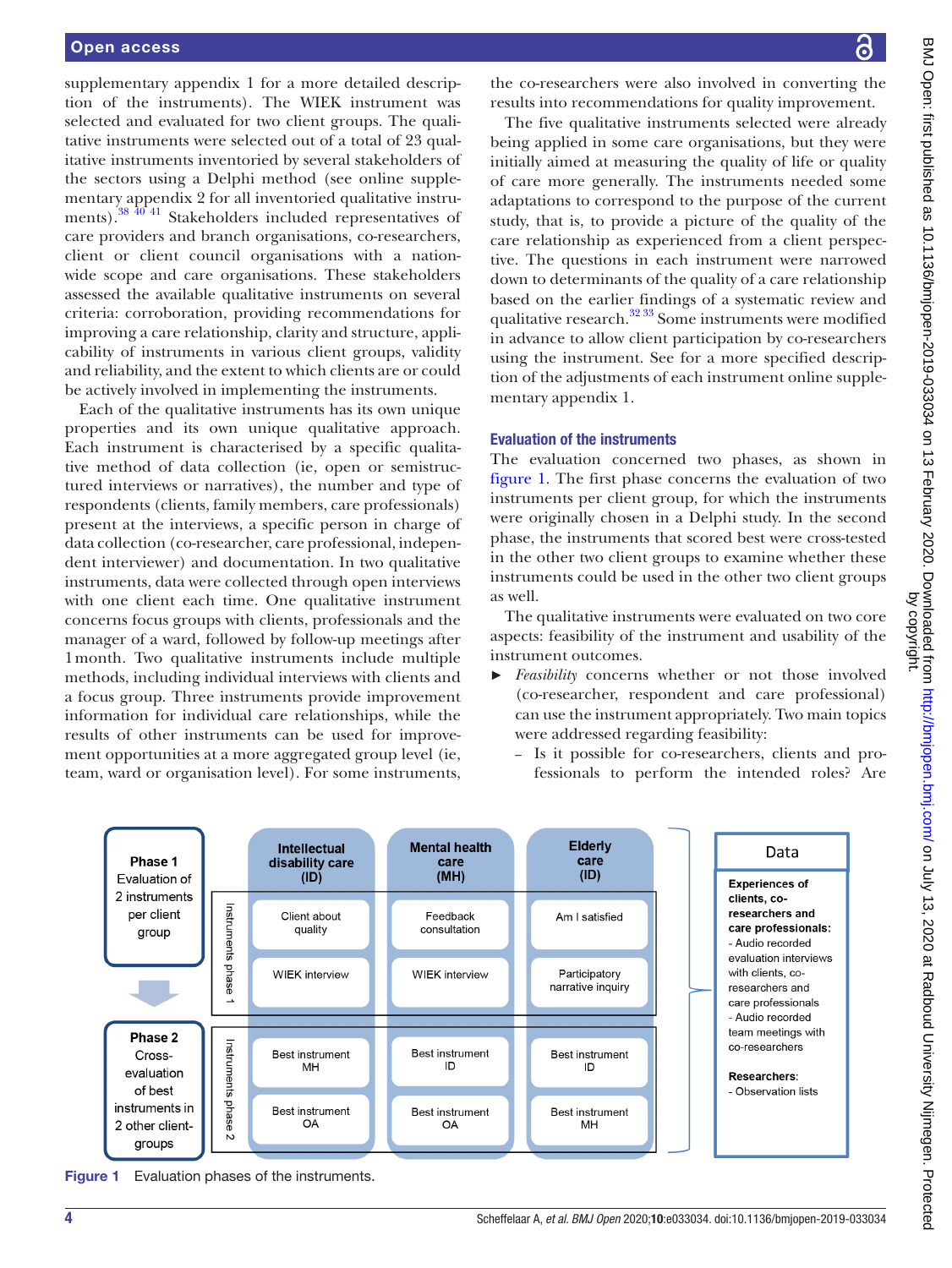co-researchers able to perform the described process of the instrument?

- Does the instrument fit the specific client group (ie, physically or mental frail OA, mental health clients or people with an ID)? Does the manner of questioning of the instrument fit the respondents; that is, are respondents comfortable answering the questions asked, do they understand the questions and are respondents not too exhausted afterwards? Is it possible for clients to relate their experiences in the designated way?
- ► *Usability* is defined as how well users (clients, professionals and managers) can use the instrument outcomes. Questions that were answered were as follows:
	- Does implementing the instrument result in useful information about the experienced quality of a care relationship from a client perspective?
	- Do the results of the instrument lead to concrete areas for improvement, and are these improvement areas clear so that professionals can make the changes needed?

Specific suggestions for modifications of instruments that came to the fore in the evaluation relating to feasibility or usability were also included in the Results section.

The evaluation is based on two primary sources: the experiences and perspectives of the stakeholders, and the observations of researchers. Experiences and perspectives of the following stakeholder groups were involved in the evaluation of the qualitative instruments: co-researchers, clients, care professionals and supporting interviewers with interview experience. Moreover, all interviews and group discussions were observed by a researcher (AS, NB and AB) using an observation list applicable to the type of instrument (individual interview or group interview).

This process evaluation was inspired by a realistic evaluation approach, based on the argument that evaluations need to indicate what works, how, and under what conditions and for whom. $34 \frac{35}{10}$  Both actors and programmes are rooted in a stratified social reality, resulting from an interplay between individuals and institutions with their own interests and objectives. Realistic evaluation helps find out in which specific conditions the intervention works and how. The accumulation of insights helps us to assess whether interventions that proved successful in one setting may also succeed in another setting and how. In this project, however, it was difficult to build up a theoretical basis as most of the instruments were practically oriented. Nevertheless, the assumptions about the mechanisms of each instrument were defined for each of them beforehand.<sup>[34](#page-13-0)</sup>

#### Data analysis

The three field researchers developed a common interpretation framework by listening to the first two audio recordings of interviews of an instrument individually, filling in the observation list, and discussing similarities and differences between their interpretations. Based on

the points discussed, the observation lists were adjusted to create a final version for broader use. The completed observation lists were analysed by the first author in working meetings with the research teams and in a number of reflection and discussion meetings among the three field researchers (AS, NB and AB). In all, 18 audio recordings were listened to and interpreted by a second researcher to check the written notes made by the first researcher and to see if they reached the same conclusions. In all, 11 of these recordings of various qualitative instruments were listened to and interpreted individually by the three researchers and discussed thereafter in six discussion meetings. The additions and notable differences in the observations were used as feedback for the researcher concerned and increased the inter-researcher reliability. The modified observation list is presented in [online supplementary appendix 3](https://dx.doi.org/10.1136/bmjopen-2019-033034).

The evaluation data were collected and analysed in an iterative process. Written materials including the experiences of co-researchers, respondents and care professionals and the completed observation lists were analysed in the qualitative data analysis software program MAXQDA in sub-themes for the core aspects of feasibility and usability. Thematic analysis was used for identifying, analysing and reporting patterns within data. It organises and describes a dataset in detail, $^{42}$  and is often used to interpret various aspects of the research topic.<sup>4243</sup> In contrast to many other types of qualitative methods, thematic analysis is not inherently bound to a particular theoretical framework. Instead, thematic analysis provides a flexible and useful research tool from a realist account. In our coding procedures, a stepwise analytic process was followed as suggested by Braun and Clarke, starting from familiarising coders with the data, to generalising initial codes, searching for themes and reviewing themes.<sup>[43](#page-13-10)</sup>

The data collected by implementing each instrument were summarised for one client group, based primarily on the experiences of stakeholders and observations of the researchers. The findings were then discussed by the three field researchers (AS, NB and AB). The final decision on the instruments was based on the totality of the advice given by the co-researchers, experiences of respondents, experiences of care professionals and the participant observations made by the researcher.

#### Participants and recruitment

The instruments were used in three client groups in longterm care: people with mental health problems (MH), physically or mentally frail older adults (OA) and people with intellectual disabilities (ID). The aim was to recruit at least 10 respondents for each instrument in phase 1, and recruiting at least six respondents in phase 2 for the cross-evaluation in the other two client-groups. For instruments including a focus group, that is, feedback consultation and participatory narrative inquiry—the total number of respondents was expected to be higher as these instrument types needed to be evaluated taking into account group dynamics. Clients were selected from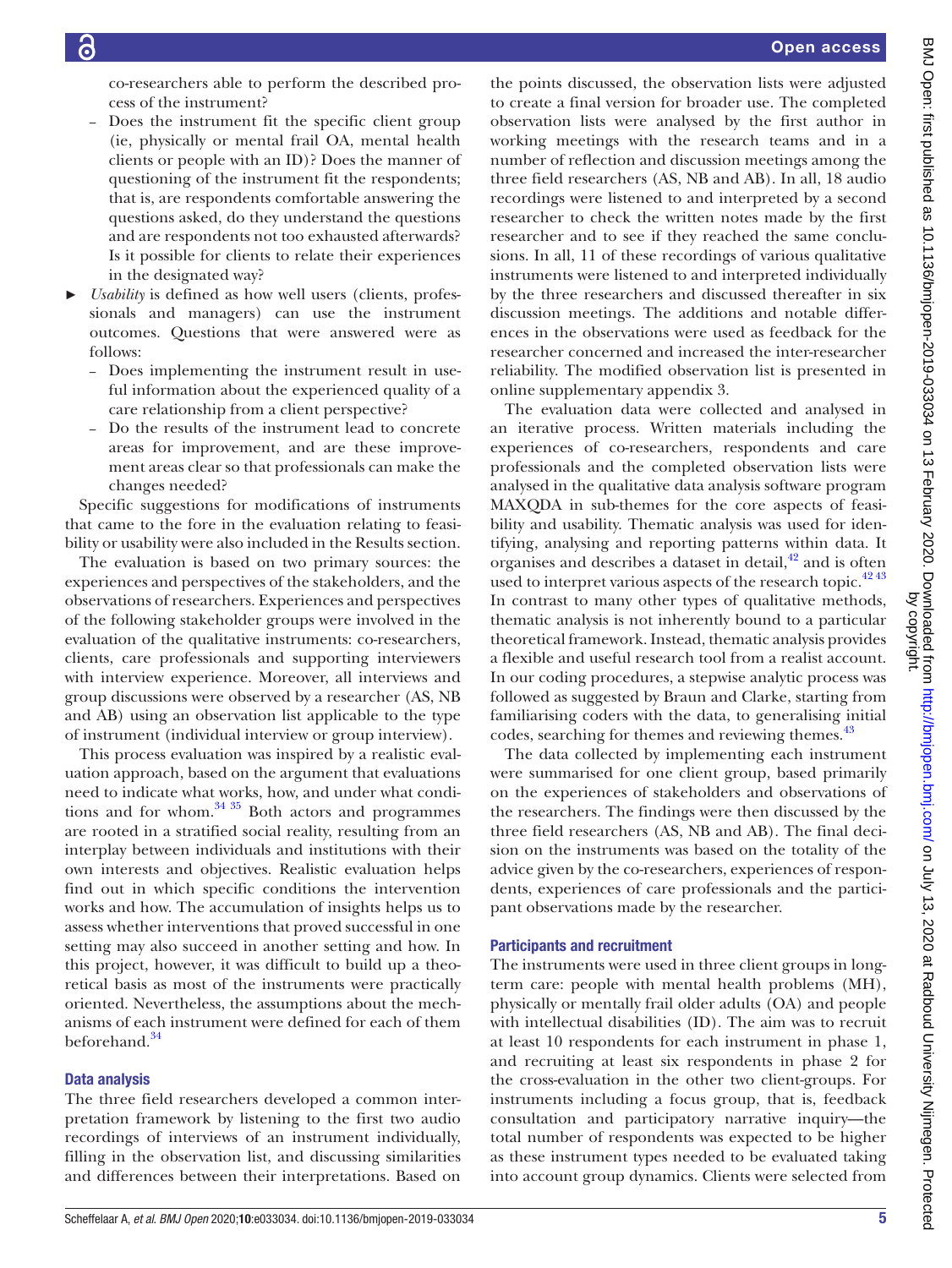a convenience sample by their care professional on the basis of the inclusion criteria and invited by letter to take part in an interview or focus group. Nevertheless, we aimed for variation with regard to relevant client characteristics such as age, sex, ethnicity and inpatient or outpatient care. We focused on clients who have had weekly recurring contact with care professionals for at least 3months. Clients received care in their own home (outpatient) or within the care organisation in which they reside (inpatient). Most clients received care at least once every week, but the assistance for some outpatient clients with long-term mental healthcare was more loosely planned. Clients were aged 18 years or older, physically and mentally able to take part, and able to communicate verbally in Dutch. The instruments focused on the professionals clients speak to most often for assistance and supporting or physical care (eg, care workers, personal carers and nurses). We excluded other types of professionals, such as psychiatrists, medical specialists, general practitioners, or those who provide care on a voluntary basis. Participating departments were appointed by the contact person of each care organisation, and information was provided to professionals about the research project and research aims. If required, the legal representatives of people with ID were asked for permission first.

Respondents received information about the scope of the research project and gave verbal and written consent for their participation. Respondents and co-researchers were told they could always quit their involvement without having to state a reason.

#### **RESULTS**

An overview of the general findings is provided in the next section. Thereafter, the results for the three instruments that were selected for the further evaluation were reported comprehensively, starting with a short summary of the general findings for each instrument followed by the feasibility and usability for every client group.

# **Overview**

After the first evaluation phase, three out of five instruments were selected for further evaluation in all three client groups: 'WIEK interview', 'Feedback consultation' and 'Participatory Narrative Inquiry'.

The two instruments that did not pass the first evaluation phase ('Am I satisfied?' and 'Clients about Quality') were excluded because of their lower performance in terms of feasibility and usability. In short, 'Am I satisfied?' was not selected for the second evaluation phase for three main reasons: (1) collaboration between professionals and co-researchers generally did not work out well, (2) co-researchers and professionals had difficulties performing their roles and (3) few areas for improvement were yielded due to people giving socially desirable answers.

'Clients about Quality' was not selected because of (1) contradiction regarding the content of the instrument (eg, multiple choice questionnaire vs open manner of interviewing) and (2) the imbalance between the time investment needed from clients (participating in the interviews and the 2-hour mirror conversation) and the lower usability of findings (as clients did not bring forward new points for improvement in the mirror conversation, possibly due to the presence of professionals). Detailed results for these two instruments are included in [online](https://dx.doi.org/10.1136/bmjopen-2019-033034)  [supplementary appendix 4](https://dx.doi.org/10.1136/bmjopen-2019-033034).

A summary of the evaluation findings for the five qualitative instruments is shown in [table](#page-5-0) 2. Examples of the results of the instruments that were further tested in phase 2 are included in the [online supplementary appendix 5.](https://dx.doi.org/10.1136/bmjopen-2019-033034)

# WIEK interview

#### General findings in various client groups

The WIEK instrument proved to be feasible for all three client groups. In mental healthcare, the WIEK interview was carried out independently by a co-researcher. The co-researchers asked the questions and sometimes explained the questions to the client. In the ID and OA teams, an experienced co-researcher from the MH team

<span id="page-5-0"></span>

| Summary of findings<br>Table 2        |                        |                    |                  |                           |                           |                                                                |                                                |                           |
|---------------------------------------|------------------------|--------------------|------------------|---------------------------|---------------------------|----------------------------------------------------------------|------------------------------------------------|---------------------------|
|                                       | Phase 1                |                    |                  |                           | Phase 2                   |                                                                |                                                |                           |
| <b>Instrument</b>                     | <b>Client</b><br>group | <b>Feasibility</b> | <b>Usability</b> | <b>First</b><br>selection | <b>Client</b><br>group(s) | <b>Feasibility</b>                                             | <b>Usability</b>                               | <b>Final</b><br>selection |
| Am I satisfied?                       | <b>OA</b>              | Low                | Low              | <b>No</b>                 | -                         |                                                                | -                                              | <b>No</b>                 |
| Clients about quality                 | ID                     | Low                | Low              | No.                       |                           |                                                                |                                                | No                        |
| <b>WIEK</b>                           | MH, ID                 | High               | <b>High</b>      | <b>Yes</b>                | <b>OA</b>                 | High                                                           | Moderate                                       | <b>Yes</b>                |
| Feedback<br>consultation              | <b>MH</b>              | High               | High             | Yes                       | OA. ID                    | ID: varies between<br>co-researchers and<br>clients<br>OA: low | <b>ID</b> : varies<br>across groups<br>OA: low | <b>No</b>                 |
| Participatory narrative OA<br>inquiry |                        | Moderate           | High             | <b>Yes</b>                | MH, ID                    | MH: high<br>ID: high                                           | MH: high<br>ID: high                           | <b>Yes</b>                |
|                                       |                        |                    |                  |                           |                           |                                                                |                                                |                           |

ID, intellectual disability care; MH, mental healthcare; OA, older adults.

ဥ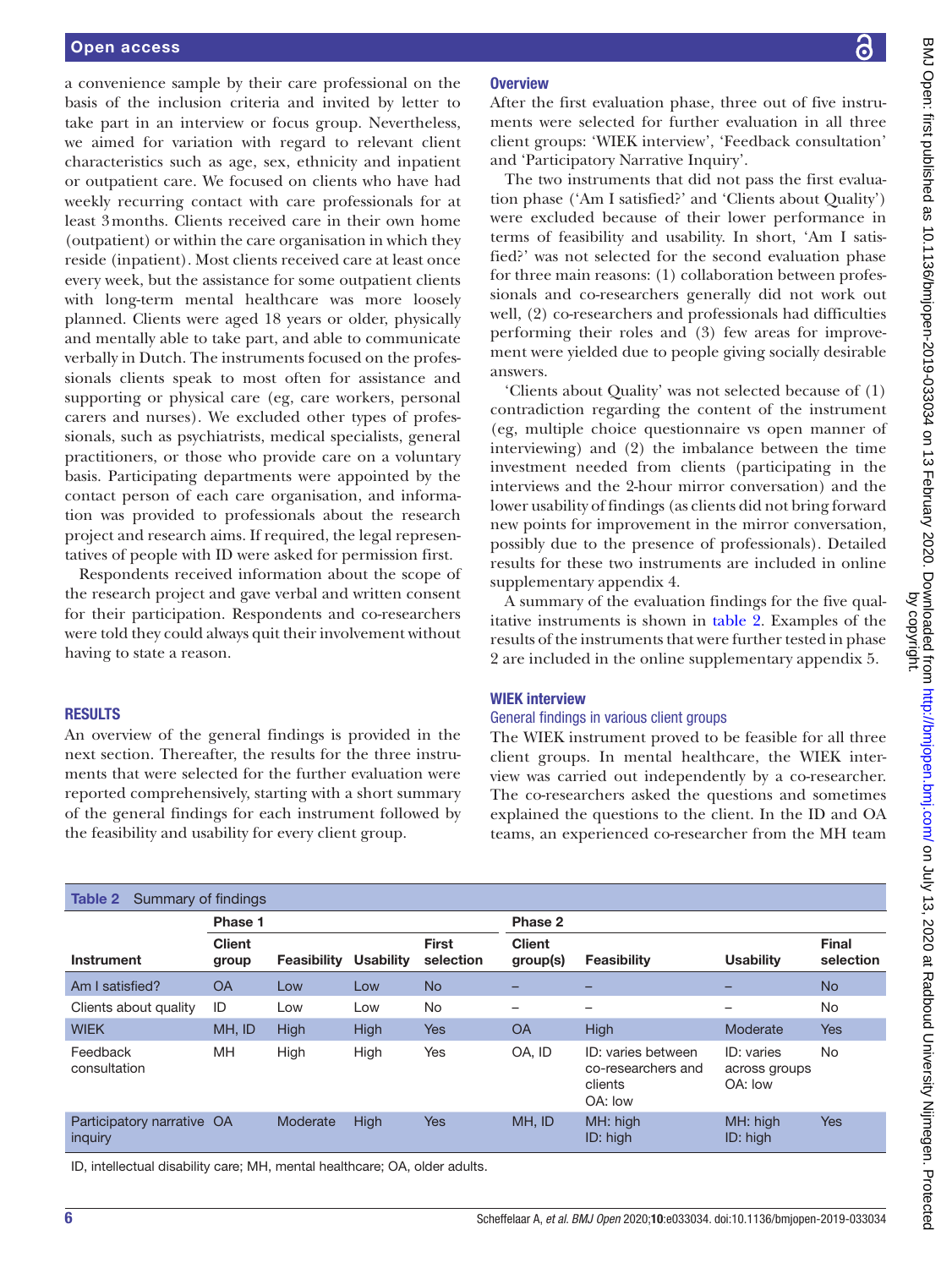<span id="page-6-0"></span>

| Descriptive data for the 'WIEK interview' instrument<br>Table 3 |                                                                                                       |    |    |  |  |  |
|-----------------------------------------------------------------|-------------------------------------------------------------------------------------------------------|----|----|--|--|--|
| Client group                                                    | No. co-researchers and supporting<br>interviewers involved<br>Duration (mean, min)<br>Respondents (n) |    |    |  |  |  |
| Mental healthcare                                               |                                                                                                       | 10 | 37 |  |  |  |
| Intellectual disability care                                    | 3<br>+1 supporter (MH team)                                                                           | 10 | 42 |  |  |  |
| Elderly care                                                    | ≘<br>+2 supporters (MH team)                                                                          |    | 53 |  |  |  |

helped the co-researcher by asking questions and asking probing questions, summarising the answers and drafting a report. Fixed duos should preferably be used so that the co-researcher and supporting co-researcher get used to each other's way of doing things. The results of the WIEK instrument provide insights into the experiences of clients about the care relationship with a particular care professional and the areas of improvement identified can be used for working on this individual care relationship. The WIEK theme cards proved to be useful for clients in choosing the topics to discuss and at the same time provided assistance for the co-researchers in asking questions regarding the chosen topics. The researchers and co-researchers had the impression that the topics on the theme cards were related and sometimes overlapped; the examples and stories that clients wanted to share fitted multiple theme cards. The individual approach of the WIEK instrument suited all three client groups. An improvement for the OA would be that the questions could better be focused on the whole care team instead of on a single care professional. General descriptive statistics are shown in [table](#page-6-0) 3.

#### WIEK: mental healthcare

#### **Feasibility**

The WIEK interview scored well on feasibility from the perspective of co-researchers, clients and researchers. Co-researchers were satisfied about their role and were able to ask the questions, drill deeper and summarise the answers. Making a report was felt to be challenging at first, as co-researchers had to develop these skills gradually. To facilitate this learning process, the first reports were read by the observing researcher and debriefed and supplemented as necessary. The majority of clients were able to answer the questions. From the observations, it appeared that clients were well able to choose two theme cards and talk about these topics, and most respondents enjoyed the opportunity to choose. One client said at the end of the interview that she did not understand two themes and therefore did not pick those cards. The length of the interviews was tailored to the concentration span of the client; if an interview did not take long and the client still looked energetic, co-researchers asked whether a client wanted to discuss an extra theme card.

#### **Usability**

In seven interviews, the interview resulted in one or more improvement areas. In six interviews, these improvement areas focused on the professional and one focused solely on the role of the client themselves. Co-researchers stated that the WIEK theme cards worked well for discussing the themes a client wanted to discuss. Professionals indicated that the results were recognisable for them. The interviews that did not reveal any improvement areas could nevertheless contain important information, for example when the results confirmed the view of a professional regarding the client's wishes.

# WIEK: Intellectual disability care

# **Feasibility**

The WIEK interview was judged to be feasible for clients with an ID. The observations showed that co-researchers were able to perform their role with assistance of the supporter. The co-researcher asked the questions and sometimes explained the questions to the client. Co-researchers appreciated the cooperation and role division with the supporter. Co-researchers found the theme cards with questions easy to use, and noted that the layout and icons appealed to clients. In three initial interviews, there was little coordination between the co-researcher and assisting supporter, whereas in the following interviews the coordination between the interviewers went well. Clients liked to take part in an interview, understood the questions and the length of the interview was not felt to be too long. Sometimes, a question was difficult to answer for a client. The professionals indicated that the use of the instrument did not take much of their time and that expectations were clear from the beginning.

#### **Usability**

In 8 of the 10 interviews, an area for improvement for the care relationship with the professional was discussed. In four interviews, the improvement concerned the professional and in two other interviews the improvement concerned the client. Two interviews resulted in the improvement that trust needed to develop. Most professionals described the results as useful. Some interview reports did not yield new insights or showed areas for improvement that were already known.

#### WIEK: elderly care **Feasibility**

Co-researchers in the OA team were able to perform their role if they received appropriate support from an experienced co-researcher. Co-researchers felt that the cards gave them guidance in the interview. Clients were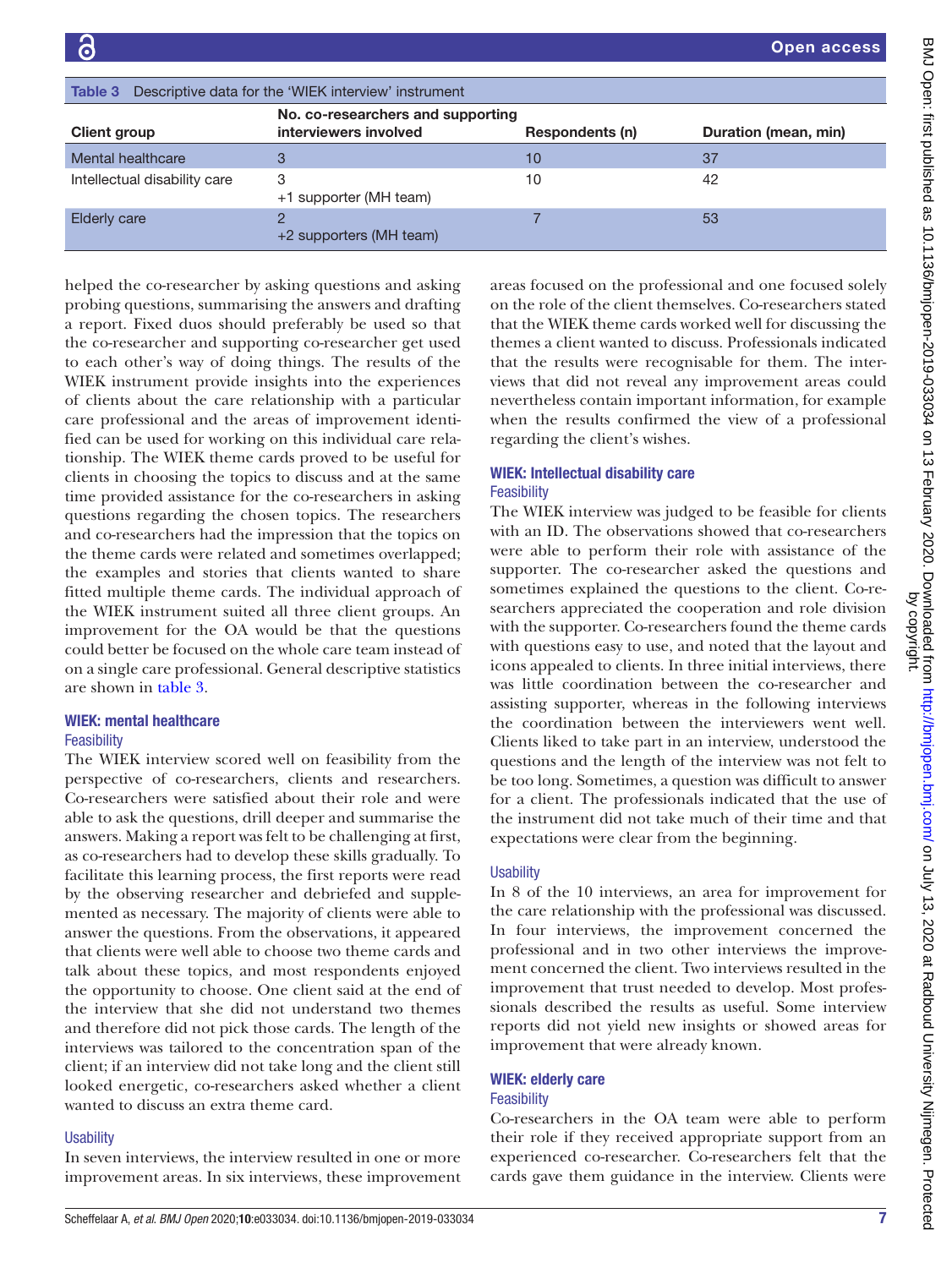positive about the length of the interview and appreciated it because they liked to share their experiences. However, one main modification was needed to let the cards fit well with the client group. The current questions on the cards were focused on one care professional, but in practice clients have contact with many care professionals. Clients found it difficult to talk about a single care professional and spoke almost automatically about the entire care team. The recommendation is that the cards should be changed from questions focusing on a single care professional to questions concerning the plural form 'care professionals', with feedback results for the entire team. Another prerequisite is the support of an experienced co-researcher who can properly ask questions, summarise and simultaneously give the co-researcher space for input and assist where necessary. According to co-researchers, poor hearing on the part of respondents made interviewing harder. Interviewing a couple was also experienced as more difficult than interviewing an individual.

#### **Usability**

Four interviews resulted in one or more areas for improvement for the care relationships. In three interviews, no improvement areas were mentioned. Two clients mentioned another point of improvement that did not concern contact with caregivers but quality of care in general. According to the care professionals, the presence of the co-researchers encouraged clients to say what bothers them.

#### Feedback consultation

#### General findings in various client groups

The feedback consultation helps understand the experiences of a group of clients, and initiates a group process in which clients and employees work on the two action points formulated by clients. In mental healthcare, feedback consultations were carried out independently by a co-researcher. In the ID and OA teams, an assisting team member from the mental health team helped the co-researcher keep to the structure to the meetings, ask probing questions, let all clients have a say and summarise the answers. The feedback consultation has proven to be feasible for clients receiving mental healthcare, and to a moderate extent for those with a mild ID. Feedback

consultation was not feasible in elderly care. The grouporiented approach did not suit the client group well due to reluctance to discuss areas for improvement in the presence of professionals and the manager, as well as because of hearing impairments. The co-researchers could not perform the intended role and did not have enough guidance from the open instructions and lacked the experience to lead a group discussion. Moreover, the action points were not perceived as useful by professionals in the elderly care. In contrast, the action points formulated were felt to be useful by care professionals in mental healthcare and by a majority of the professionals in ID care. A recommendation for the writing task of the manager was to write down (anonymous) examples under each action point to give absent professionals a clearer picture of what exactly was meant. General descriptive statistics are shown in [table](#page-7-0) 4.

#### Feedback consultation: mental healthcare **Feasibility**

The feedback consultation was assessed as being feasible in mental healthcare. Co-researchers conducted the group discussions and follow-up meetings according to the designated structure, asked questions, let all clients have a say, clarified the questions when necessary and summarised the experiences of clients. Co-researchers felt that the group discussion worked best when a maximum of eight clients participated so that attention could be paid to all clients attending. Prioritising the discussion topics was adapted to the group size. Clients were positive about their participation. The observations showed that the attention span and understanding of clients differed considerably between clients and wards. As a result, the group discussions differed in length and interaction dynamics. Professionals stated that the time investment was in proportion to the returns and they appreciated the clear structure and the inclusive manner in which all clients were involved by co-researchers.

# **Usability**

Each feedback consultation provided, as intended, two general action points focused on the entire ward. In addition, several individual points for improvement were discussed in each group discussion. After 4 weeks, some

<span id="page-7-0"></span>

| <b>Table 4</b><br>Descriptive data for the 'feedback consultation' instrument |                                                       |                                  |                                                                       |                                            |                     |                      |  |
|-------------------------------------------------------------------------------|-------------------------------------------------------|----------------------------------|-----------------------------------------------------------------------|--------------------------------------------|---------------------|----------------------|--|
|                                                                               |                                                       |                                  | Total number of respondents                                           | Duration (mean, min)                       |                     |                      |  |
| Client group                                                                  | Co-researchers involved (N)                           | No. of feedback<br>consultations | <b>Group discussion</b>                                               | Follow-up meeting                          | Group<br>discussion | Follow-up<br>meeting |  |
| Mental healthcare                                                             | 2 having experience with<br>leading group discussions | 4                                | 34 clients<br>12 professionals<br>3 managers                          | 9 clients<br>6 professionals<br>3 managers | 56                  | 27                   |  |
| Intellectual<br>disability care                                               | 3 co-researchers<br>+1 supporter of MH team           | 3                                | 13 clients<br>5 professionals                                         | 3 clients<br>3 professionals               | 60                  | 23                   |  |
| <b>Elderly care</b>                                                           | 2 co-researchers<br>+2 supporters of MH team          | $\overline{2}$                   | 8 clients<br>1 member client council<br>3 professionals<br>2 managers | 2 clients<br>2 professionals<br>2 managers | 58                  | 25                   |  |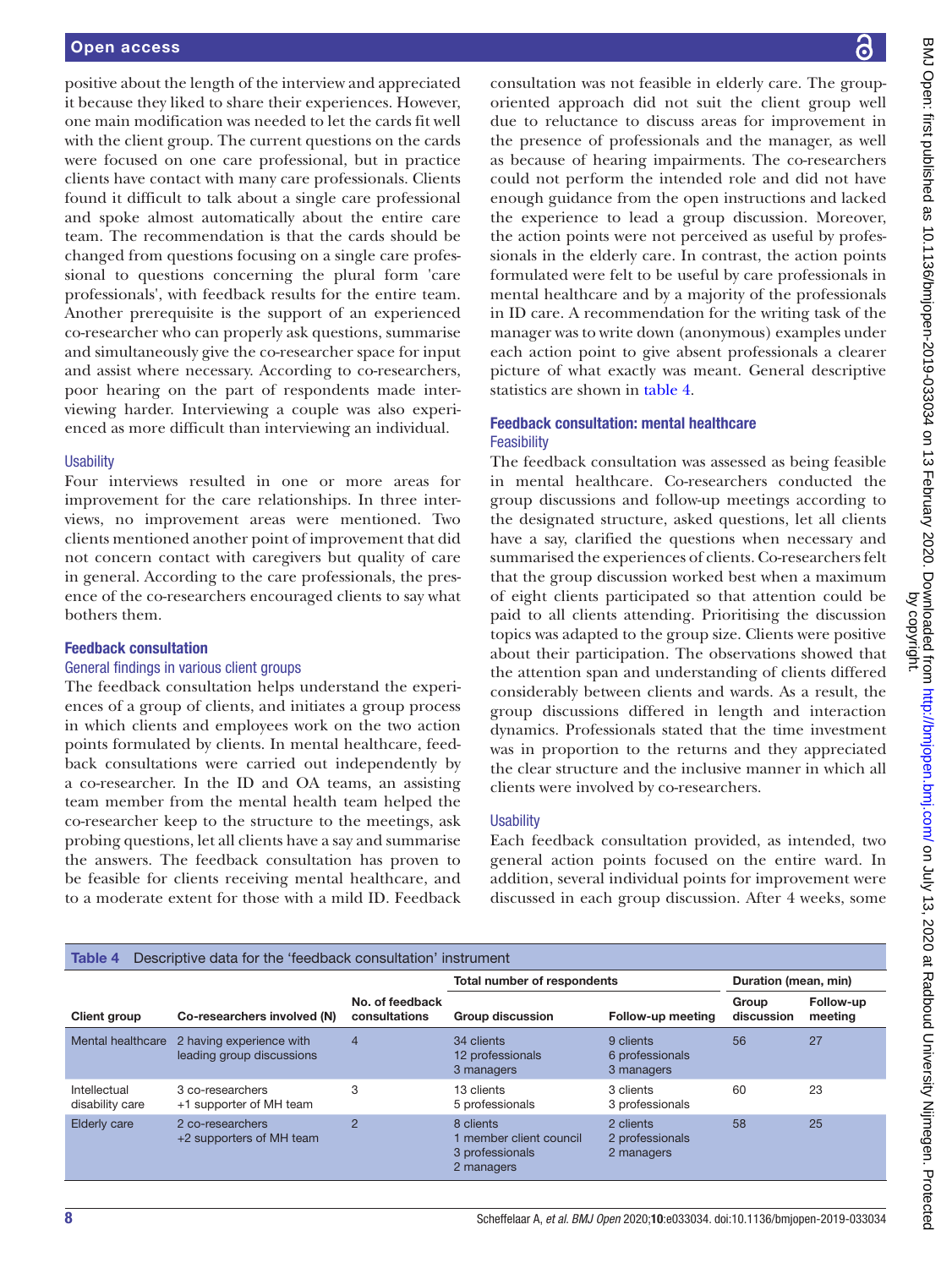professionals reported they were still working on changes and they needed more time, which explained why some clients noticed little change concerning the action points in the follow-up meeting. Two professionals stated that periodic recurring feedback consultations could help the continuous improvement cycle. One hindering factor was that two managers cancelled the follow-up at the last minute; some clients and co-researchers saw this absence as a lack of interest and perceived importance. In addition, one professional had difficulty in reporting the improvement points to employees as they were absent during the feedback consultation.

#### Feedback consultation: elderly care **Feasibility**

The feedback consultation was not feasible in elderly care. Although the respondents felt at ease and understood most questions, the group-oriented approach did not fit this client group. A number of clients found it hard to discuss areas for improvement because they preferred to see themselves as satisfied people and were not used to thinking critically about the care they received. Similarly, some clients had difficulties in prioritising themes, partly because the themes concerned areas for improvement. The focus on improvement areas and sharing issues in a group seemed to raise the threshold for sharing improvement suggestions and led to socially desirable answers. The hearing impairments of some clients also appeared to be a major barrier to having a smooth conversation. In both feedback consultations, the co-researcher did not have the intended role, that is, asking questions. One co-researcher was steering by talking a lot about his own experiences, whereas others were listening quietly. The co-researchers did not have enough guidance from the open instruction and did not have enough experience in leading a group discussion. The collaboration between the co-researcher and the supporting co-researcher (from the mental health team) was not entirely satisfactory in the two feedback consultations because the co-researchers still needed to get to know each other's characters.

# **Usability**

Each feedback consultation resulted in two action points, but care staff deemed these to be not really useful as all four action points were already known before the feedback consultation took place. Two action points were already passed on by clients and had been worked on by professionals. The other two action points were more about attention for clients by professionals if more money or time was available, but professionals did not think this was realistic. The co-researchers noticed that many of the clients were totally satisfied with the care contact with professionals. Moreover, co-researchers noticed that professionals did not change anything in response to the points for improvement, nor were the action points made clear for the clients.

# Feedback consultation: Intellectual disability care **Feasibility**

For clients with an ID, the feedback consultation was assessed as being moderately feasible. In two feedback consultations, the collaboration and roles of co-researcher and supporter worked well. In one feedback consultation, the collaboration and role division did not work well as the supporting interviewer helped too little with interviewing and co-researchers became stressed and therefore contributed little. Moreover, the internal communication between professionals was insufficient, as the professionals on duty did not know that the feedback consultation would take place. In general, clients liked to talk about their experiences and appreciated the possibility of choosing the themes for discussion. Most clients felt positive about the duration of the feedback consultation, although two clients thought it took too long. Only a small group of clients could participate in this instrument, as it is only appropriate for people with a mild ID, and relatively high intellectual and communication skills for interacting in groups.

# **Usability**

Each feedback consultation resulted in two action points. The professionals in two feedback consultations thought that all action points were worth working on. In the feedback consultation that went less well, two action points did not concern the care relationship or were too generally formulated (according to the professionals). The follow-up meetings showed that professionals and clients worked on the action points in a very different way: from very active—weekly work on the group during mealtimes—to only discussing in the team and no further changes made. Presenting the action points on a visible site encouraged active follow-up of action points.

# Participatory narrative inquiry

# General findings in various client groups

Participatory narrative inquiry proved to be feasible for all three client groups. The combination of individual interviews and a story meeting allows different client groups to participate. Co-researchers noticed that the theme of the interview was left open and clients could choose which story they wanted to share. Due to the anonymous nature of the stories collected, the results are useful for reflection and learning by a large group of employees of a care organisation. The active contributions of co-researchers increased the commitment of professionals to work on the findings. Co-researchers also noticed that the stories created awareness among employees. However, interest and time are mentioned as conditions for letting professionals join in the reflection meeting. Some clients had difficulties answering some additional closed questions for interpreting the shared experience. One possibility for making the interview more easily accessible would be to remove these questions and write the answers after the interview by co-researchers. General descriptive statistics are shown in [table](#page-9-0) 5.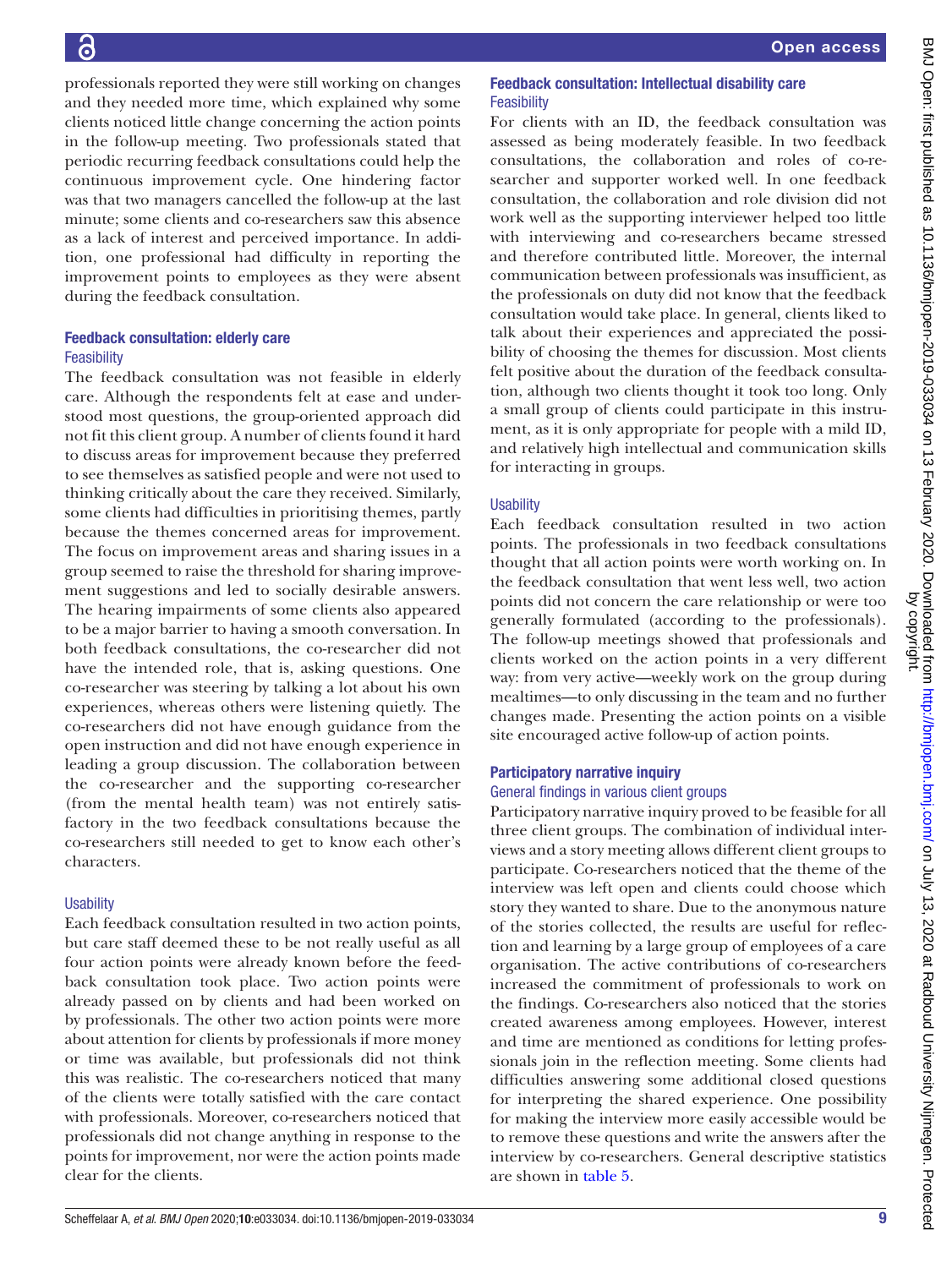<span id="page-9-0"></span>

| Table 5<br>Descriptive data for the 'participatory narrative inquiry' instrument |                                                   |                             |                  |                                       |                       |                  |                              |  |
|----------------------------------------------------------------------------------|---------------------------------------------------|-----------------------------|------------------|---------------------------------------|-----------------------|------------------|------------------------------|--|
|                                                                                  |                                                   | Total number of respondents |                  |                                       | Duration (mean, min.) |                  |                              |  |
| Client group                                                                     | No. of co-researchers involved                    | <b>Interviews</b>           | Group<br>meeting | <b>Reflection meeting</b>             | <b>Interviews</b>     | Group<br>meeting | <b>Reflection</b><br>meeting |  |
| <b>Elderly care</b>                                                              | 3                                                 | 9 clients                   | 6 clients        | 12 professionals<br>1 manager         | 47                    | 120              | 90                           |  |
| Mental<br>healthcare                                                             | 4                                                 | 6 clients                   | 6 clients        | 9 professionals<br>I manager          | 38                    | 70               | 90                           |  |
| Intellectual<br>disability care                                                  | 3<br>+2 supporting co-researchers<br>from MH team | 6 clients                   | 5 clients        | 6 professionals<br>1 quality employee | 40                    | 63               | 95                           |  |

#### Participatory narrative inquiry: elderly care **Feasibility**

Co-researchers asked most of the questions, but it was difficult for them to ask more probing questions to clarify the open story of the client. In some interviews, they used a number of directing questions, for example by making comparisons between the situation of the client and their own. The role division in the workshop and the story meeting led by a moderator was adjusted so that co-researchers performed the roles as they wished. Most co-researchers used the audio recording option and did not write down the narrative of a client themselves. Clients had difficulties in answering four of the nine additional questions. The instrument was evaluated as feasible if two modifications to the instrument were taken into account. First, based on the observation and the co-researchers, the recommendation was to change the four additional questions. Second, some co-researchers need assistance in formulating and asking drill-down questions. In the interviews, the researcher performed this role several times, without this being intended in advance. It would be helpful if a supporting interviewer could help the co-researcher ask more in-depth questions and report on the answers.

#### **Usability**

After the story meeting, professionals indicated that useful points for improvement emerged from the client stories, including some that were previously unknown to them. The rich and personal description in a narrative worked well to show the clients' perspectives on the care relationships with professionals. A total of 13 narratives showing improvement areas were selected from a total of 20 narratives. In four interviews, one or more narratives with improvement areas were collected; six narratives with areas for improvement were discussed in the group meeting. Commitment among professionals for the improvement areas as formulated in the meeting was seen as a precondition for real change.

#### Participatory narrative inquiry: mental healthcare **Feasibility**

The interviews and storytelling were easily feasible for co-researchers in mental healthcare. They developed their skills and techniques during the interviews.

Co-researchers also had an active role at the reflection meeting. Clients felt that the length of the interviews was fine, and they favoured being interviewed by a co-researcher who understood them well. Some of the additional questions were modified based on the results of the evaluation in elderly care. For two clients receiving mental healthcare, it was still difficult to give a specific example in the open part of the interview, and four of the six clients found it difficult to give a name or add a theme to their story.

# **Usability**

Co-researchers selected nine useful stories from the interviews and stories meeting for the reflection meeting from the 17 stories collected. The other stories contained positive experiences or ambiguities. According to the professionals, the improvement themes were useful and recognisable, and showed a cross-section of the client population. They also indicated that the stories highlighted care relationships from a different angle, that is, from the perspectives of clients. The active contributions of co-researchers increased the commitment of professionals to work on the findings. Co-researchers noted that the stories created awareness among employees.

# Participatory narrative inquiry: Intellectual disability care **Feasibility**

The interviews and storytelling group meeting are well feasible for co-researchers with ID when assisted by another co-researcher. The supporting co-researcher from mental healthcare was partly responsible for asking probing questions, for assisting the co-researcher when necessary and for summarising and writing down the answers. Clients were positive about the interviews and their length. Even if a story became less concrete, it sometimes contained an area for improvement for professionals. Three clients of the six found it difficult to come up with a title for the story, and some clients have difficulties with one of the questions.

# **Usability**

A total of 11 out of 17 stories were selected by the co-researchers for the reflection meeting to reflect on. Professionals found the stories recognisable and useful to reflect on, and they stated that professionals need both interest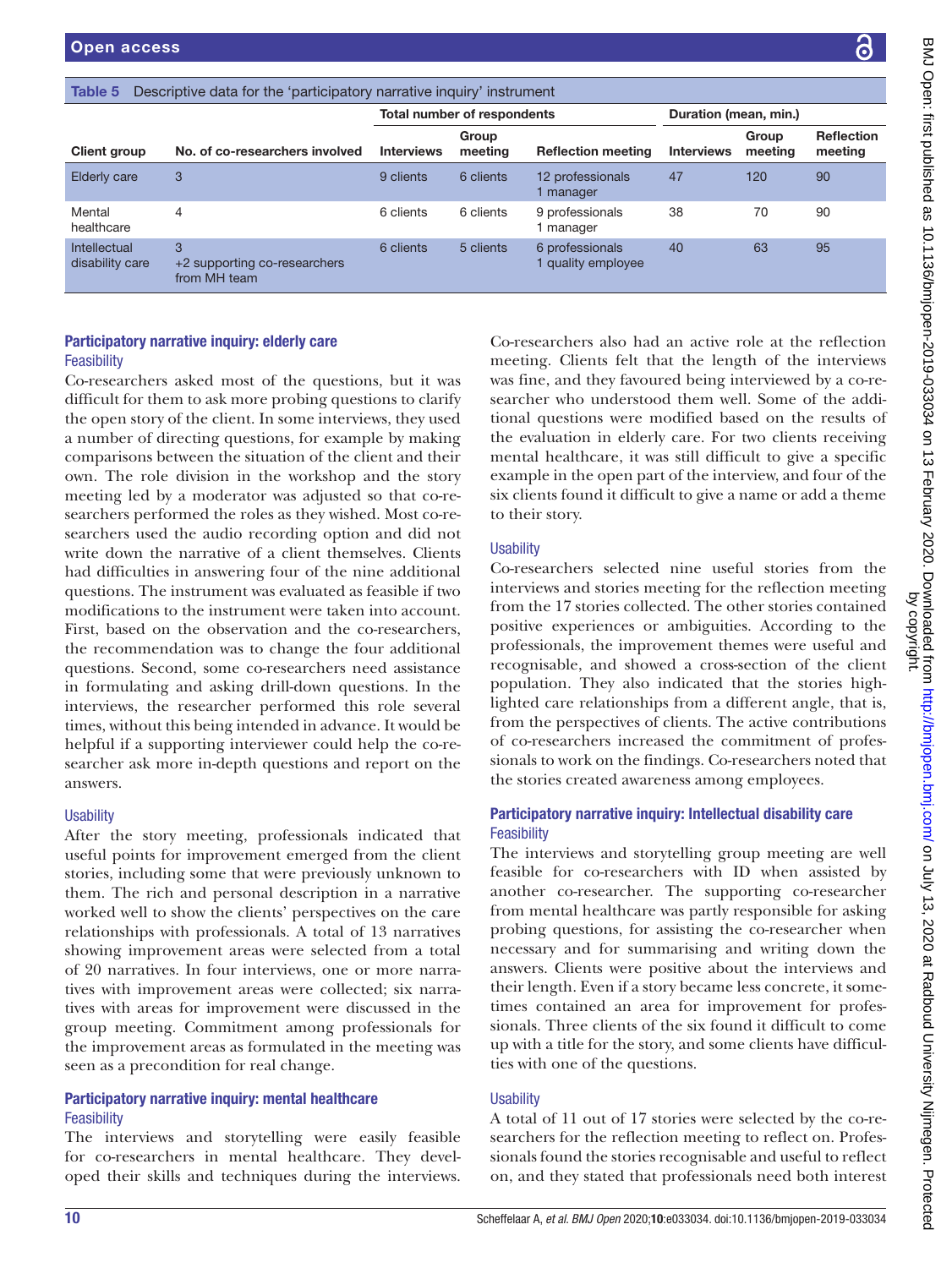and time if they are to come to the reflection meeting in which concrete improvement actions are formulated.

#### **DISCUSSION**

This study aimed to select qualitative instruments that can be used by clients as co-researchers to measure the quality of care relationships in long-term care. Five qualitative instruments were evaluated for three large client groups in long-term care. Findings of this study suggest that the two instruments 'WIEK interview' and 'Participatory Narrative Inquiry') can be broadly implemented by co-researchers in long-term care to monitor the quality of care relationships from a client perspective. For the study purposes, existing instruments were modified to make it possible for clients as co-researchers to interview other clients about their experiences with a care relationship. The two instruments may serve the aims of care organisations to give clients an active role (in quality improvement initiatives) in monitoring the quality of care relationships.

Both instruments have their own characteristics and aim to map out the quality of the care relationship from a client perspective. The WIEK interview is meant for evaluating or monitoring the quality of an individual care relationship, and reflecting on the individual client–professional relationship and aspects that can be improved. Participatory Narrative Inquiry, on the other hand, provides a collection of anonymous stories that show areas for improvement that are important to most clients. A group of professionals can reflect on the themes emerging from the client stories, and may formulate actions for their own team or organisation. This instrument targets the client–professional relationship at the team level. The two instruments are therefore complementary and care organisations may choose the instrument that best corresponds to their need for quality assessment and the level of results (ie, the individual or group level). The common success factors for application are the clarity and easy-to-use structure for co-researchers, the open and in-depth approach to addressing client experiences, and the small-scale, personal setting. Both instruments are comprehensively described in a toolbox to enable broader use in the future.

In this study, co-researchers with different strengths, skills and characters performed the qualitative instruments. To make their participation meaningful, roles and task divisions in the qualitative instruments need to be adjusted to the capacities of individual co-researchers. This was achieved by providing co-researchers with an option to conduct the interviews with a supporting interviewer who helped asking probing questions, summarised the results, made notes of the experiences and wrote a small report afterwards. Consequently, a variety of co-researchers were able to perform the instruments. At the same time, not all clients will be able to perform the role of interviewer in the selected qualitative instruments. Selective recruitment of co-researchers with the necessary skills and providing interview training is therefore

BMJ Open: first published as 10.1136/bmjopen-2019-033034 on 13 February 2020. Downloaded from http://bmjopen.bmj.com/ on July 13, 2020 at Radboud University Nijmegen. Protected<br>by copyright published as 10.1136/bmjopen-201 BMJ Open: first published as 10.1136/bmjopen-2019-033034 on 13 February 2020. Downloaded from <http://bmjopen.bmj.com/> on July 13, 2020 at Radboud University Nijmegen. Protected by copyright.

needed to safeguard clients against bad interview experiences and to yield useful outcomes. Moreover, coordination and support during interviews requires a substantial amount of time.

Working with clients as co-researchers showed the following benefits. First, clients are more willing and able to express and share their experiences, wishes and needs with a co-researcher. Second, client participation in quality improvement is hereby made obtainable for a relatively large and diverse group, not only the client group in which client participation is most advanced at the moment. Third, it permits and encourages the interchange between co-researchers of different client groups, with the advantage that co-researchers can use each other's experiences and even provide each other with practical support in using the instruments.

Regarding the study design, it could be questioned whether the client group setting in which an instrument was implemented during the first evaluation phase influenced the selection of instruments for the second phase. We tried to diminish this chance by not strictly retaining the criterion of selecting one instrument in one client group. In the mental health setting, two instruments showed promising results; both instruments were therefore selected for the second evaluation phase. The main reasons for not selecting the instruments 'Am I Satisfied?' and 'Clients about Quality' for the second evaluation phase concerned the design characteristics of the instruments, such as the presence of care professionals during data collection or the structured nature of the instrument, rather than client group characteristics.

An issue of concern regarding the implementation of the instruments is whether care professionals will regard the quality improvement suggestions brought forward by co-researchers as useful and supplementary to their own perspectives. Initial reactions from professionals showed that they were in fond of an active role for clients in quality improvement initiatives pursued by the instruments evaluated in this research. At the same time, a recent study focusing on client participation in inspectorate supervision in long-term elderly care homes showed that inspectors eventually ignored the information from 'experts by experience'. The inspectors only illustrated their own report findings with notes made by the people with practical experience, but they did not use new experiential knowledge if it was not reflected in other data.<sup>[44](#page-13-11)</sup> It was hard for the inspectors to value the experiential knowledge that clients brought in as equal to their own. It is an interesting topic for future research if care professionals intend to take the areas for improvement seriously and if they want to work on improving the situation in practice.

Another attempt at quality improvement does not guarantee that the desired changes are actually achieved. Success depends not only on performing the instrument as intended but also on a number of general conditions that must be met, such as endorsement and commitment to the instrument application and outcomes by clients, professionals and management. Moreover, the instrument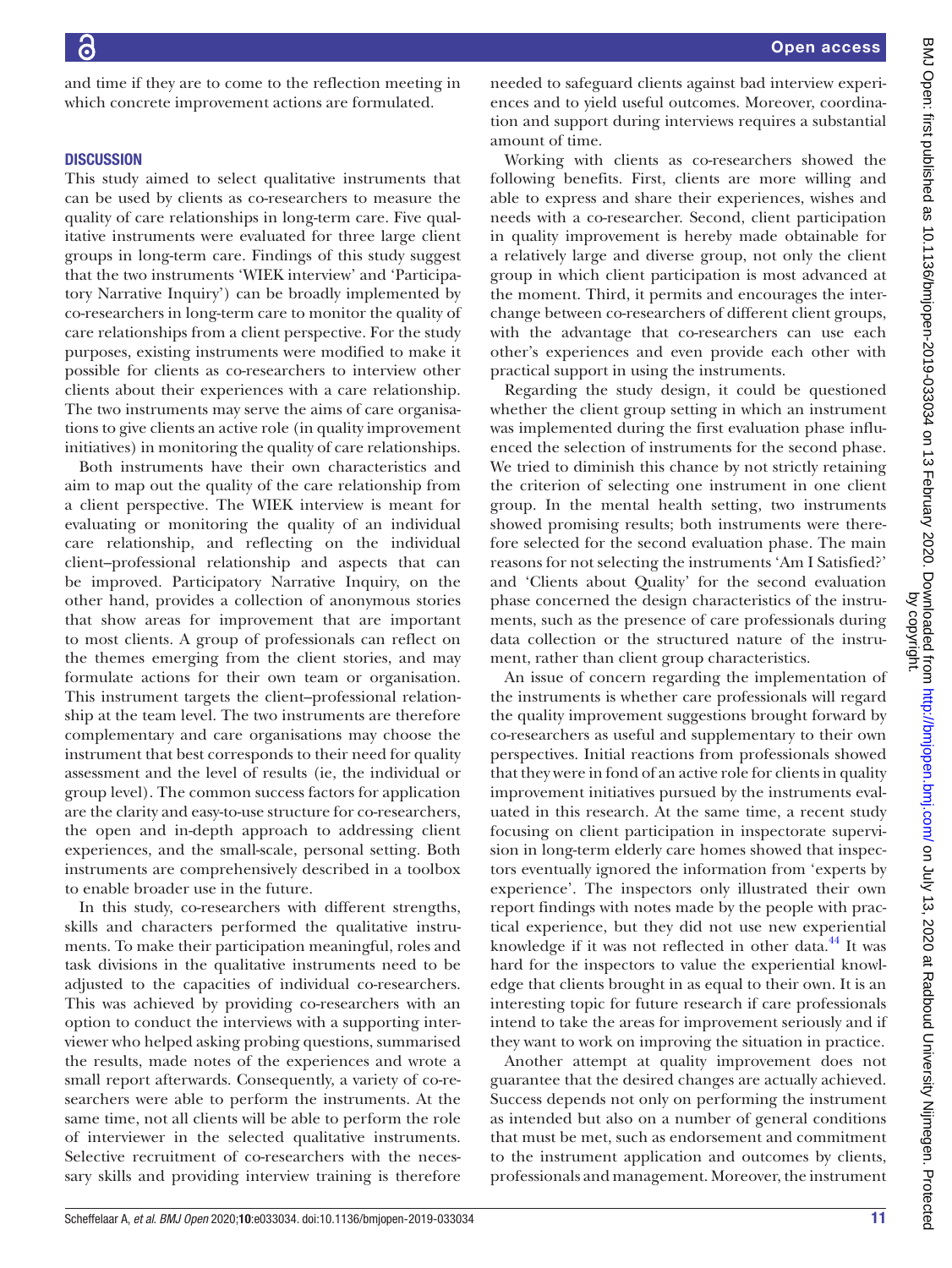is not implemented in isolation: the context reshapes and affects the instrument outcomes as well. And 'even where an intervention itself is relatively simple, its interaction with its context may still be highly complex'. $45$  Whether change is achieved by the instrument or not is related to these kinds of general conditions and contextual factors. It makes measuring real effects and changes in professional behaviour after the application of a qualitative instrument hard to get a grip on.

An important factor regarding the context of care that requires specific attention is the national quality frameworks for specific client groups, that is, disability care, $^{46}$  $^{46}$  $^{46}$  home care $^{47}$  and nursing home care.<sup>48</sup> The quality frameworks underline the importance of reflection on quality improvement regarding client experiences and the involvement of clients in quality improvement. However, quality frameworks often provide quantitative sets of criteria and put high demands on quality instruments that can be hardly accomplished by qualitative instruments carried out by co-researchers. For example, the quality framework for ID care requires that *all* clients of a care organisation are questioned with the preferred instrument, and content validity and reliability requirements are operationalised quantitatively. In a Dutch essay entitled 'About the new rules, obedience and prudence', Baart criticises the way in which the complex reality is reduced into simplified, inflexible and uncompromising protocols and quality frameworks. He argues that professionals need to make independent reflections and moral judgements if they are to be able to provide high-quality care. Professionals must be permanently assisted and helped to freely perceive, critically interpret and substantiate how care can be best provided. This could best be done on the spot and in the moment. $49$  The two instruments selected by this study could help professionals to reflect open-mindedly on the everyday and complex realities by providing in-depth quality information from a client perspective. The extent to which care organisations will use the instrument findings, largely depends on the way care organisations define and operationalise the quality frameworks and whether the instruments correspond to the formulated vision of a care organisation.

#### Strengths and limitations

Some strengths and limitations can be identified regarding the study design and content. One strength is the data triangulation achieved by including multiple perspectives in the evaluation. The perspectives of co-researchers, clients and professionals were gathered and supplemented with observations of the researchers to make an accurate and comprehensive evaluation of the studied instruments possible. Another strength of the study was the active collaboration between co-researchers and researchers in carrying out the study, which made it possible to conduct this study and select the most promising instruments. Moreover, existing instruments were modified and then used in this study to take advantage of instruments that were already developed and utilised.

Unfortunately, however, the quality and utility of most instruments had not been previously investigated or published in academic literature.

The instruments were evaluated for clients receiving long-term care who are able to talk about their own experiences. Other clients were excluded, such as clients with sere ID or advanced dementia. In long-term care, clients' capabilities are diverse. For the study purposes, existing instruments were adjusted to enable clients as co-researchers to interview other clients about their experiences with their care relationships. Although the co-researchers participating in the three teams were quite diverse, the number of co-researchers was limited which might possibly influence the generalisability of the study findings. The role division must always be decided together with the co-researchers involved. For purposes other than measuring care relationships and with other actors such as care professionals carrying out instruments, alternative instruments may be more appropriate. Furthermore, the number of improvement areas mentioned in the interviews of each instrument was described as an indicator of the usability but needs to be interpreted with some caution as these are related not only to the characteristics of the instrument but also to the satisfaction levels of the clients interviewed.

The instruments were conducted and evaluated in three large care organisations providing care to various client groups. A total of 140 respondents participated in this study, with a minimum of 10 respondents for each instrument. Although clients in long-term care are diverse and each person and interview was unique, specific strengths and restrictions appeared regarding the feasibility and usability of the instruments evaluated, and saturation of the instrument findings was reached. However, the results of the current study are limited to the Dutch context. In other countries, the quality of care relationships is reported to be not optimal yet everywhere.<sup>245</sup> Therefore, the qualitative instruments might be potentially profitable in other countries as well. To what extent the qualitative instruments could be useful in other countries could be topic for further research. Future research might show the dynamics of organisational features and cultures of other care organisations and their influence on the implementation, results and contributions of the instruments.

#### **CONCLUSION**

Based on this process evaluation, two out of five qualitative instruments evaluated can be performed by co-researchers to measure the quality of care relationships in long-term care: the WIEK interview and Participatory Narrative Inquiry. These two instruments scored well on both the feasibility and usability of the results. The selected instruments allow clients as co-researchers to interview other clients about their experiences with care relationships in long-term care. The study findings are useful for long-term care organisations and client councils who are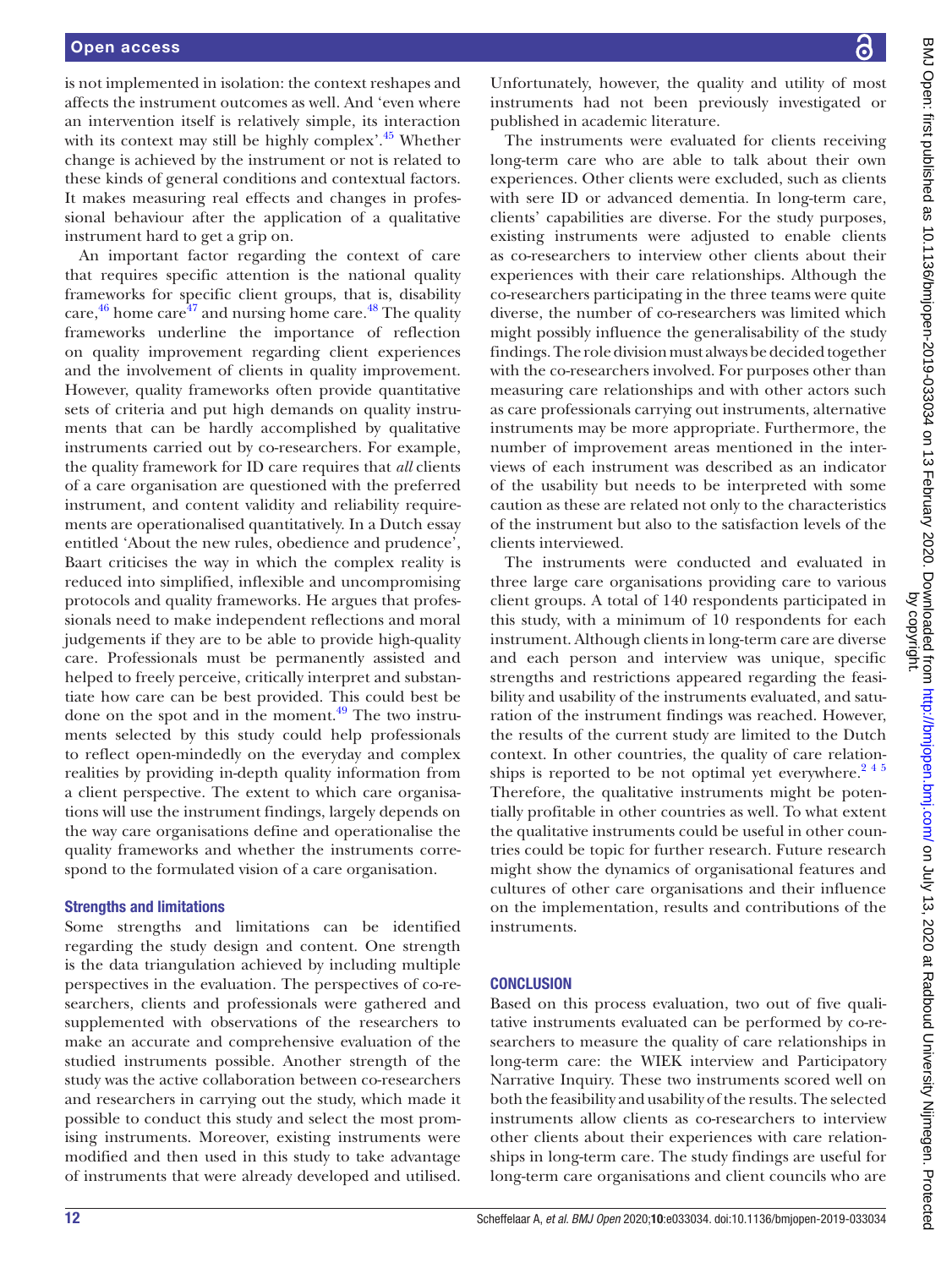willing to involve clients actively in quality improvement, thus making the client perspective visible in both the content and the process of quality improvement.

#### Author affiliations

<sup>1</sup>Nivel (Netherlands Institute for Health Services Research), Utrecht, The Netherlands <sup>2</sup>Radboud university medical center, Radboud Institute for Health Sciences, Department of Primary and Community Care, Nijmegen, The Netherlands 3 Independent co-researcher, Amsterdam, Netherlands

4 Tranzo Academic Centre for Transformation in Care and Welfare, Tilburg University, Tilburg, The Netherlands

<sup>5</sup> Faculty of Health and Social Sciences, University of South-Eastern Norway, Drammen, Norway

Acknowledgements We would like to thank all the co-researchers for their enthusiastic and meaningful contributions to conducting the study and for their useful ideas. We would also like to thank André Bons for his contributions during the data collection and analysis. André Bons was involved as a field researcher in the data collection on behalf of LSR, a Dutch client council organisation with a nationwide scope. Finally, we would like to thank the care organisations and developers of the instruments for their cooperation.

Contributors AS, NB, MdJ were involved in the data collection, which was carried out in cooperation with co-researchers from three research teams. MdJ contributed as a co-researcher and an interview supporter. AS and NB were responsible for the data analysis. AS and NB listened to the interview recordings and participated in the discussion meetings. AS performed the data analysis in MAXQDA and was responsible for writing the manuscript. All authors (AS, NB, MdJ, MT, KL and SvD) thought about the main lines of the analysis and read several versions of the manuscript and provided their feedback and suggestions regularly. All authors (AS, NB, MdJ, MT, KL and SvD) read and approved the final manuscript.

Funding This work was funded by the Netherlands Organisation for Health Research and Development (ZonMw) grant number [516012506, 2016]. The funder played no role in the design of the study, collection, analysis or interpretation of data, or in writing the manuscript.

#### Competing interests None declared.

#### Patient consent for publication Not required.

Ethics approval This study was submitted to the Medical Ethics Committee (MEC) of the Radboud University Medical Centre to decide whether the study needed formal ethical approval (file number 2016-2972). In the light of the Dutch Medical Research Involving Human Subjects Act, the MEC decided that extensive formal approval was not needed for this study.

Provenance and peer review Not commissioned; externally peer reviewed.

Data availability statement All qualitative data and analysis material is available on reasonable request at Nivel (n.bos@nivel.nl).

Open access This is an open access article distributed in accordance with the Creative Commons Attribution Non Commercial (CC BY-NC 4.0) license, which permits others to distribute, remix, adapt, build upon this work non-commercially, and license their derivative works on different terms, provided the original work is properly cited, appropriate credit is given, any changes made indicated, and the use is non-commercial. See: [http://creativecommons.org/licenses/by-nc/4.0/.](http://creativecommons.org/licenses/by-nc/4.0/)

#### ORCID iD

Aukelien Scheffelaar<http://orcid.org/0000-0001-9673-5164>

#### **REFERENCES**

- <span id="page-12-0"></span>1 Huss MJ, Buckwalter KC, Stolley J. Nursing's impact on life satisfaction. *[J Gerontol Nurs](http://dx.doi.org/10.3928/0098-9134-19880501-09)* 1988;14:31–6.
- <span id="page-12-1"></span>2 Schroeder R. The seriously mentally ill older adult: perceptions of the patient-provider relationship. *[Perspect Psychiatr Care](http://dx.doi.org/10.1111/j.1744-6163.2012.00338.x)* 2013;49:30–40.
- <span id="page-12-5"></span>3 Abma T*et al*. The quality of caring relationships. *[Psychol Res Behav](http://dx.doi.org/10.2147/PRBM.S4617)  [Manag](http://dx.doi.org/10.2147/PRBM.S4617)* 2009;2:39–45.
- 4 Ådnøy Eriksen K, Arman M, Davidson L, *et al*. Challenges in relating to mental health professionals: perspectives of persons with severe mental illness. *[Int J Ment Health Nurs](http://dx.doi.org/10.1111/inm.12024)* 2014;23:110–7.
- 5 Westin L, Danielson E. Encounters in Swedish nursing homes: a hermeneutic study of residents? experiences. *[J Adv Nurs](http://dx.doi.org/10.1111/j.1365-2648.2007.04396.x)* 2007;60:172–80.
- <span id="page-12-2"></span>6 McCloughen A, Gillies D, O'Brien L. Collaboration between mental health consumers and nurses: shared understandings, dissimilar experiences. *[Int J Ment Health Nurs](http://dx.doi.org/10.1111/j.1447-0349.2010.00708.x)* 2011;20:47–55.
- 7 Petriwskyj A, Gibson A, Webby G. Staff members' negotiation of power in client engagement: analysis of practice within an Australian aged care service. *[J Aging Stud](http://dx.doi.org/10.1016/j.jaging.2015.02.011)* 2015;33:37–46.
- 8 Ahlström G, Wadensten B. Encounters in close care relations from the perspective of personal assistants working with persons with severe disablility. *[Health Soc Care Community](http://dx.doi.org/10.1111/j.1365-2524.2009.00887.x)* 2010;18:180–8.
- <span id="page-12-3"></span>9 Bäck-Pettersson S, Sandersson S, Hermansson E. Patients' Experiences of Supportive Conversation as Long-Term Treatment in a Swedish Psychiatric Outpatient Care Context: A Phenomenological Study. *[Issues Ment Health Nurs](http://dx.doi.org/10.3109/01612840.2013.860646)* 2014;35:127–33.
- 10 Cook G, Brown-Wilson C. Care home residents' experiences of social relationships with staff: The importance of the emotional aspect of caring and how it influences the quality of life of residents and staff is demonstrated by the findings of two studies discussed by Glenda Cook and Christine Brown-Wilson. *Nurs Older People* 2010;22:24–9.
- <span id="page-12-4"></span>11 Shattell MM, McAllister S, Hogan B, *et al*. "She Took the Time to Make Sure She Understood": Mental Health Patients' Experiences of Being Understood. *[Arch Psychiatr Nurs](http://dx.doi.org/10.1016/j.apnu.2006.02.002)* 2006;20:234–41.
- 12 Bourgeault IL, Atanackovic J, Rashid A, *et al*. Relations between immigrant care workers and older persons in home and long-term care. *[Can. J. Aging](http://dx.doi.org/10.1017/S0714980809990407)* 2010;29:109–18.
- <span id="page-12-6"></span>13 Dziopa F, Ahern K. Three different ways mental health nurses develop quality therapeutic relationships. *[Issues Ment Health Nurs](http://dx.doi.org/10.1080/01612840802500691)* 2009;30:14–22.
- 14 Wilmot WW. *Relational communication*: McGraw-Hill Humanities. *Social Sciences & World Languages* 1995.
- 15 Andersen EA, Spiers J. Care Aides' relational practices and caring contributions. *[J Gerontol Nurs](http://dx.doi.org/10.3928/00989134-20160901-03)* 2016;42:24–30.
- 16 Brown Wilson C. Developing community in care homes through a relationship-centred approach. *[Health Soc Care Community](http://dx.doi.org/10.1111/j.1365-2524.2008.00815.x)* 2009;17:177–86.
- <span id="page-12-7"></span>17 Commission OE. *A good life in old age? monitoring and improving quality in long-term care*. OECD Health Policy Studies Paris, France: OECD Publishing, 2013: 10. 9789264194564–8.
- <span id="page-12-8"></span>18 Pomey M-P, Hihat H, Khalifa M, *et al*. Patient partnership in quality improvement of healthcare services: Patients' inputs and challenges faced. *[Patient Exp J](http://dx.doi.org/10.35680/2372-0247.1064)* 2015;2:29–42.
- <span id="page-12-9"></span>19 LaVela SL, Gallan A. *Evaluation and measurement of patient experience*, 2014.
- 20 Weinstein J. Involving mental health service users in quality assurance. *[Health Expectations](http://dx.doi.org/10.1111/j.1369-7625.2006.00377.x)* 2006;9:98–109.
- <span id="page-12-10"></span>21 Liu P, Currie S, Adamyk-Simpson J. What are the most important dimensions of quality for addiction and mental health services from the perspective of its users? *[Patient Exp J](http://dx.doi.org/10.35680/2372-0247.1244)* 2018;5:106–14.
- <span id="page-12-11"></span>22 Renedo A, Marston C. Developing patient-centred care: an ethnographic study of patient perceptions and influence on quality improvement. *[BMC Health Serv Res](http://dx.doi.org/10.1186/s12913-015-0770-y)* 2015;15:122.
- <span id="page-12-12"></span>23 Abma TA, Baur VE. User involvement in long-term care. towards a relational care-ethics approach. *[Health Expectations](http://dx.doi.org/10.1111/hex.12202)* 2015;18:2328–39.
- <span id="page-12-13"></span>24 Creswell JW, Poth CN. *Qualitative inquiry and research design: choosing among five approaches*. Sage publications, 2016.
- <span id="page-12-14"></span>25 Locock L, Robert G, Boaz A, *et al*. Testing accelerated experiencebased co-design: a qualitative study of using a national archive of patient experience narrative interviews to promote rapid patientcentred service improvement. 2014;2:1–122.
- <span id="page-12-15"></span>26 Palinkas LA. Qualitative and mixed methods in mental health services and implementation research. *[J Clin Child Adolesc Psychol](http://dx.doi.org/10.1080/15374416.2014.910791)* 2014;43:851–61.
- 27 Robert G, Cornwell J. *Rethinking policy approaches to measuring and improving patient experience*. London, England: SAGE Publications Sage UK, 2013: 18. 67–9.
- 28 Robert G. Participatory action research: using experiencebased co-design to improve the quality of healthcare services. understanding and using health Experiences–improving patient care 2013.
- 29 Zuidgeest M, Strating M, Luijkx K, *et al*. Using client experiences for quality improvement in long-term care organizations. *[Int J Qual](http://dx.doi.org/10.1093/intqhc/mzs013)  [Health Care](http://dx.doi.org/10.1093/intqhc/mzs013)* 2012;24:224–9.
- <span id="page-12-16"></span>30 Kieft RAMM, de Brouwer BBJM, Francke AL, *et al*. How nurses and their work environment affect patient experiences of the quality of care: a qualitative study. *[BMC Health Serv Res](http://dx.doi.org/10.1186/1472-6963-14-249)* 2014;14:249.
- <span id="page-12-17"></span>31 Kuis EE, Hesselink G, Goossensen A. Can quality from a care ethical perspective be assessed? A review. *[Nurs Ethics](http://dx.doi.org/10.1177/0969733013500163)* 2014;21:774–93.
- <span id="page-12-18"></span>32 Scheffelaar A, Bos N, Hendriks M, *et al*. Determinants of the quality of care relationships in long-term care - a systematic review. *[BMC](http://dx.doi.org/10.1186/s12913-018-3704-7)  [Health Serv Res](http://dx.doi.org/10.1186/s12913-018-3704-7)* 2018;18:903.